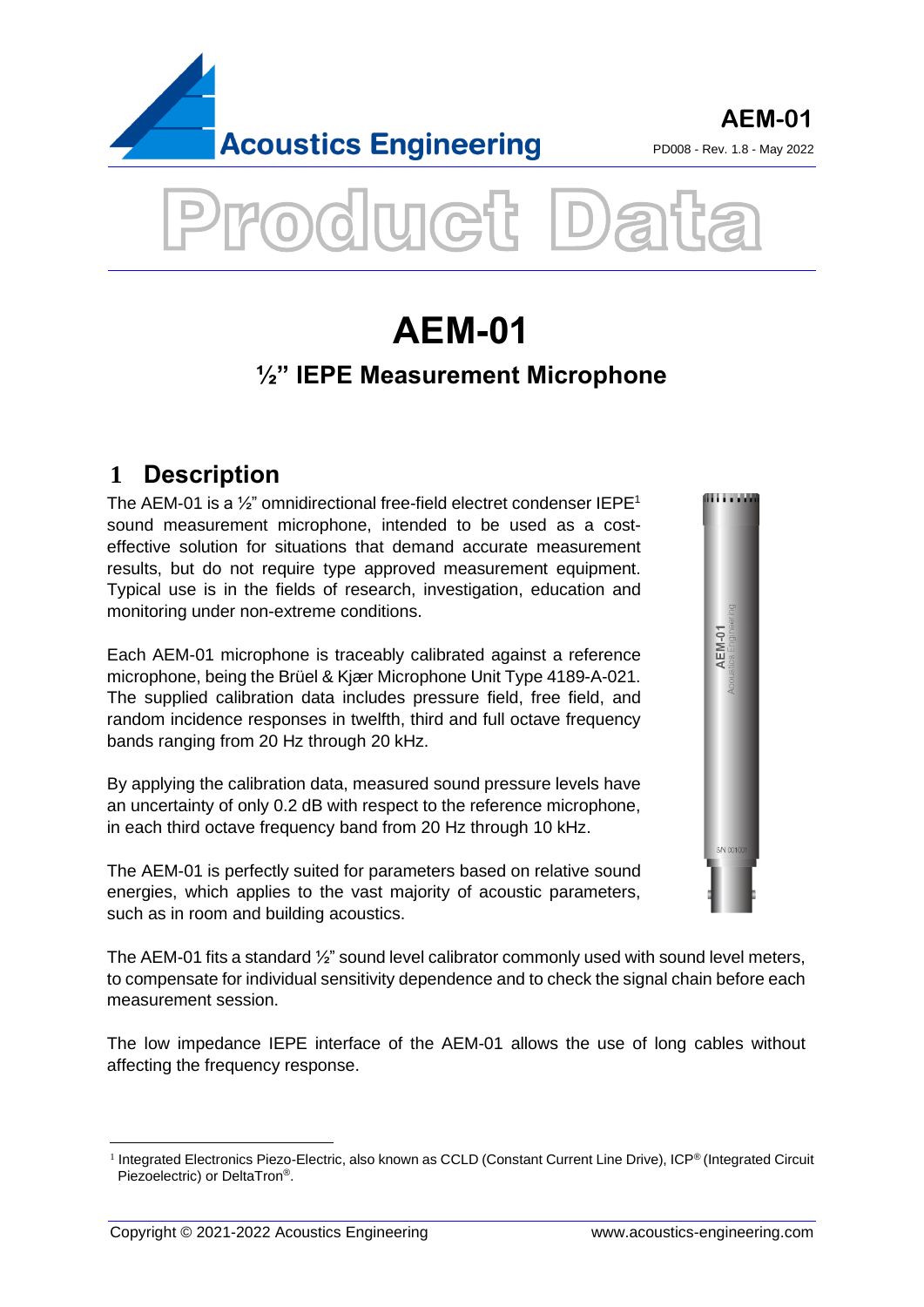

## **2 Features**

- Cost-effective solution for typical measurement situations
- Pressure field, free field and random incidence response calibration data included
- Low response uncertainty re reference: 0.2 dB (20 Hz 10 kHz third octave bands)
- Perfectly suitable for parameters based on relative energies
- Full audio frequency range: 20 Hz 20 kHz
- Equivalent noise floor: 14 dB SPL (A-weighted)
- Maximum input level: 119 dB (1 kHz)
- Fits standard  $\frac{1}{2}$ " sound level calibrator
- IEPE compatible, equipped with BNC connector
- Low impedance allows use of long cables

### **3 Applications**

- Room acoustical measurements
- Building acoustical measurements
- Road traffic noise barrier measurements
- Measuring sound pressure levels under normal conditions
- Multi-channel acoustical measurements
- Speech intelligibility and speech privacy measurements
- Acoustical measurements requiring calibrated sound levels

## **4 Application Information**

In critical cases, reported sound pressure levels (SPL's) should be measured using type approved equipment as prescribed by a standard. Most practical situations however allow for less stringent equipment requirements, and here the AEM-01 can be used.

#### *4.1 Measuring SPL*

Its high accuracy<sup>2</sup> allows the AEM-01 to be used in many SPL measurement situations, such as with investigative measurements prior to the final reported ones, with survey measurements, or when monitoring the effect of modifications.

#### *4.2 Measuring other acoustic parameters*

The AEM-01 is particularly suitable for measuring acoustic parameters that rely on sound energy differences, such as parameters derived from impulse responses, or in successive measurements. This covers most acoustical measurements and measurement situations:

<sup>2</sup> With the use of the supplied calibration data, the AEM-01 has a response uncertainty below 0.2 dB in addition to that of the calibration reference microphone over the third octave frequency bands ranging from 20 Hz through 10 kHz, within the SPL range from 14 dB (A-weighted) and 119 dB (1 kHz).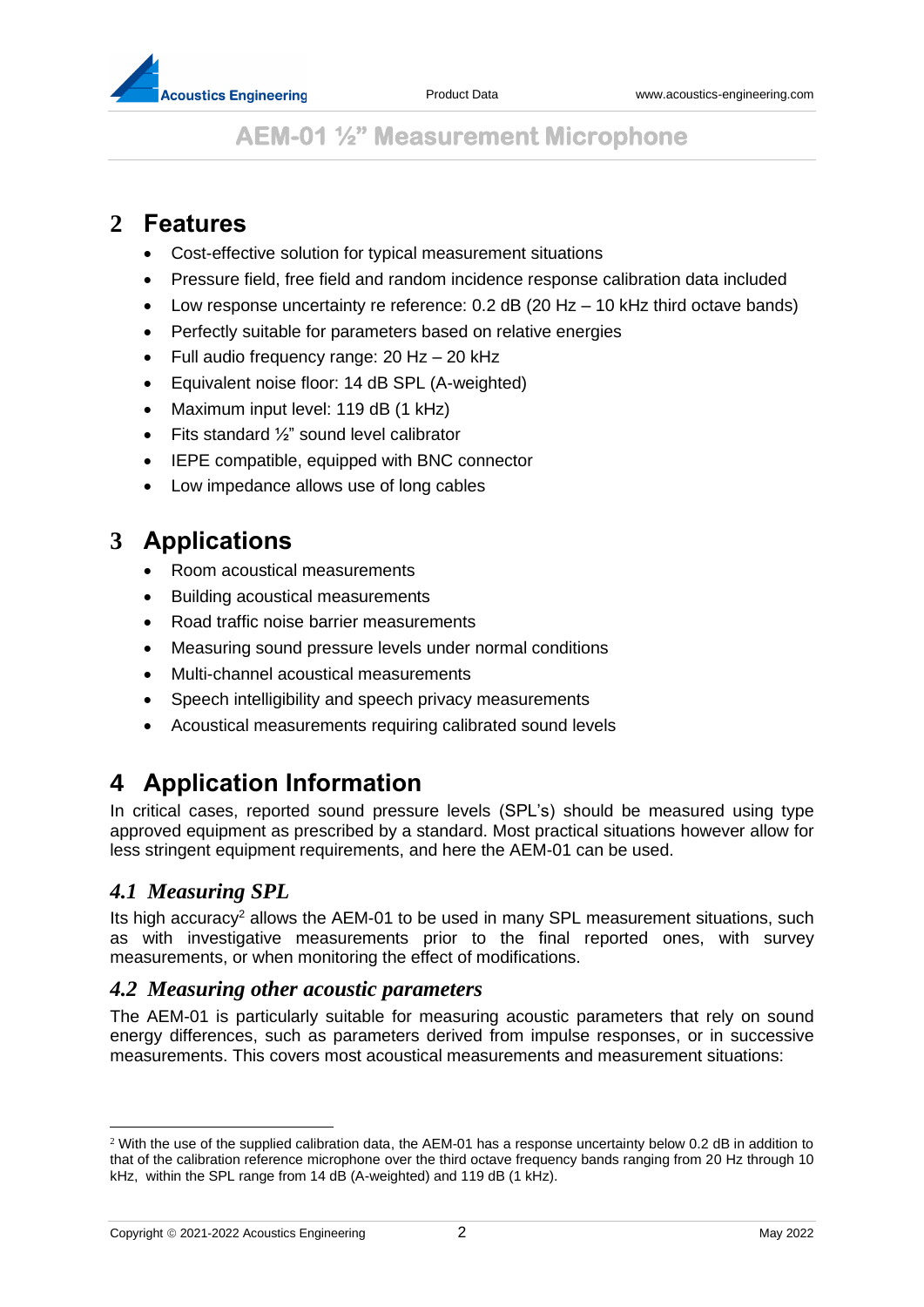- Room acoustical measurements of concert hall, studio, or stage parameters<sup>3</sup>
- Building acoustical measurements of sound insulation<sup>4</sup>
- Speech intelligibility measurements, f.i. in lecture halls, on platforms or in trains<sup>5</sup>
- Microphone array measurements, such as of road traffic noise barriers<sup>6</sup>

#### *4.3 Using the WS01 windscreen*

For outdoor measurements, the use of a windscreen may be required to avoid wind noise in the microphone. A windscreen will however affect the microphone response at the higher frequencies, which can be corrected for, using the supplied windscreen correction data.

The WS01 windscreen contributes 0.7 dB to the SPL measurement uncertainty of the AEM-01 random incidence response over the third octave frequency range from 20 Hz to 5 kHz. This increases to 1.5 dB when the frequency range is extended to 10 kHz. For accurate sound pressure levels up to 10 kHz, the WS01 may therefore not be suitable.

Above 10 kHz, the uncertainty of SPL measurements using the WS01 windscreen increases further to 3.3 dB, which implies that the AEM-01 is normally not the optimum microphone for outdoor absolute SPL measurements above 10 kHz under windy conditions.

In case of acoustic parameters relying on sound energy differences, which is the case with most acoustic parameters, the acoustic properties of a windscreen play no significant role.

<sup>&</sup>lt;sup>3</sup> All omnidirectional microphone based parameters according to (among others) the following standards:

<sup>•</sup> ISO 3382: Acoustics - Measurement of room acoustic parameters

<sup>•</sup> ISO 18233: Acoustics - Application of new measurement methods in building and room acoustics

<sup>4</sup> According to a.o. the following standards:

<sup>•</sup> NEN-EN-ISO 16283-1: Acoustics - Field measurement of sound insulation in buildings and of building elements - Part 1: Airborne sound insulation

<sup>•</sup> ISO 18233: Acoustics - Application of new measurement methods in building and room acoustics <sup>5</sup> Parameters according to a.o. the following standards:

<sup>•</sup> IEC 60268-16: Sound system equipment – Part 16: Objective rating of speech intelligibility by speech transmission index

<sup>•</sup> ISO 3382-3: Acoustics - Measurement of room acoustic parameters - Part 3: Open plan offices <sup>6</sup> According to a.o. the following standard:

<sup>•</sup> EN 1793: Road traffic noise reducing devices - Test method for determining the acoustic performance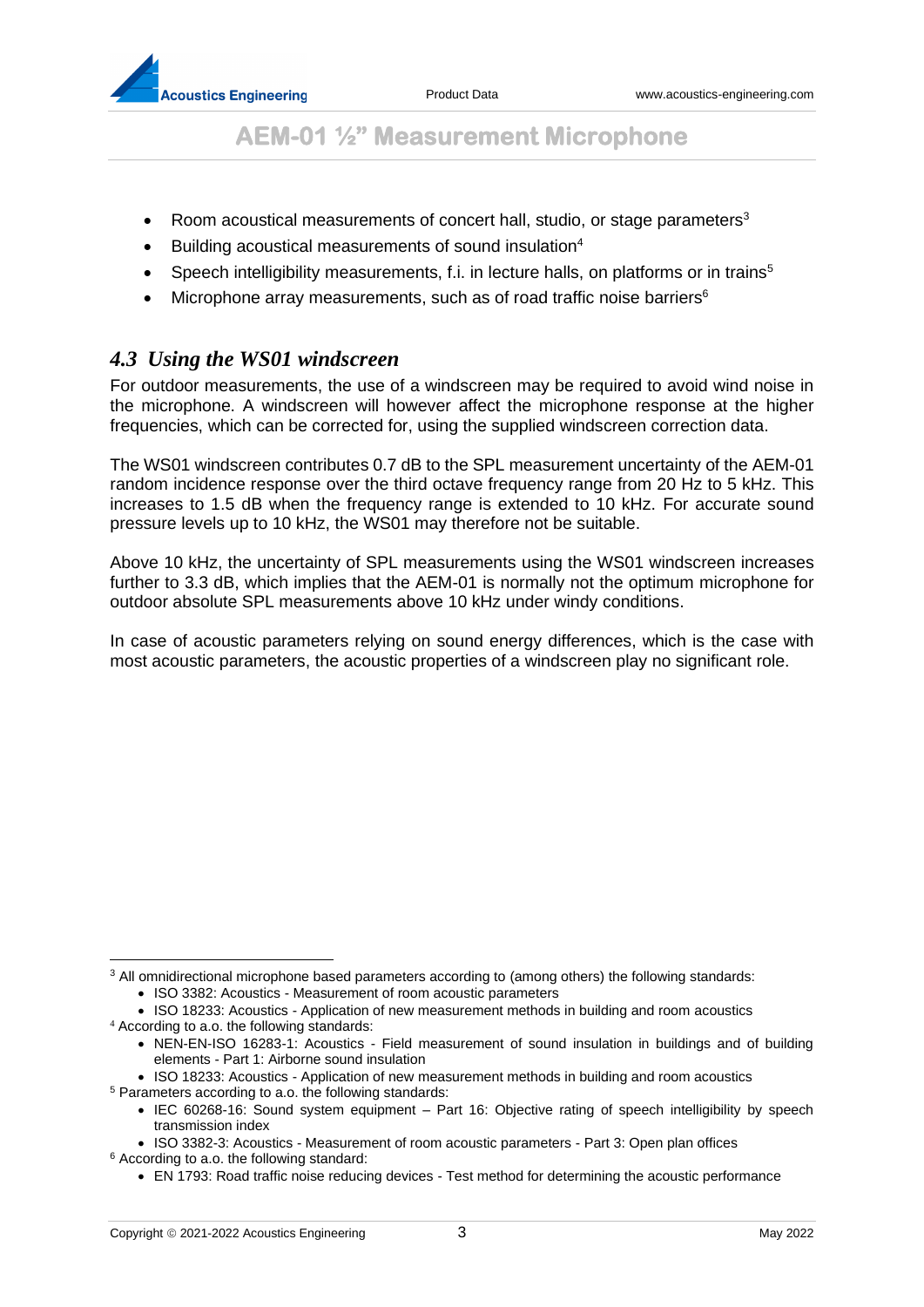

# **5 Specifications**

#### *5.1 Functional*

All specifications at  $T_A = 25^{\circ}\text{C}$  and RH = 40-60 %, unless otherwise noted.

| <b>Parameter</b>                   | <b>Condition</b>                                              | <b>Min</b>  | <b>Typ</b>    | Max         | <b>Unit</b>          |
|------------------------------------|---------------------------------------------------------------|-------------|---------------|-------------|----------------------|
| <b>Levels</b>                      |                                                               |             |               |             |                      |
| Sensitivity                        | 1 kHz                                                         | 28<br>$-31$ | 40<br>$-28$   | 57<br>$-25$ | mV/Pa<br>dB re 1V/Pa |
| <b>Equivalent Noise Floor</b>      | A-weighted                                                    |             | 14            |             | dB SPL               |
| Maximum input level                | Typical @ 1 kHz                                               |             | 119           |             | dB SPL               |
| Dynamic Range                      | 1 kHz, A-weighted                                             |             | 105           |             | dB                   |
| <b>SNR</b>                         | @ 94 dB SPL, 1 kHz, A-weighted                                |             | 80            |             | dB                   |
| <b>Electrical</b>                  |                                                               |             |               |             |                      |
| Output Impedance                   |                                                               |             |               | 10          | Ω                    |
| Output Max Voltage Swing           |                                                               |             | $\mathcal{P}$ |             | $V_{\sf pp}$         |
| Output DC Bias Voltage             | $loc = 4.5mA$                                                 |             | 3.5           |             | V                    |
| Max Load                           | -1 dB @ 10 kHz, capacity                                      |             | 1             |             | μF                   |
| Output Socket                      |                                                               |             | <b>BNC</b>    |             |                      |
| <b>Spectral Responses</b>          |                                                               |             |               |             |                      |
| FFR07 (see figure)                 | Uncalibrated, 20 Hz - 20 kHz,<br>third octave bands, re 1 kHz | $-1$        |               | 5           | dB                   |
| <b>Environment</b>                 |                                                               |             |               |             |                      |
| <b>Operating Temperature Range</b> |                                                               | $-20$       |               | $+60$       | °C                   |
| Storage Temperature Range          |                                                               | $-40$       |               | $+85$       | $^{\circ}C$          |
| <b>Mechanics</b>                   |                                                               |             |               |             |                      |
| Weight                             |                                                               |             | 25            |             | g                    |
| Length                             |                                                               |             | 98            |             | mm                   |



 $7$  FFR0: Free Field Response on axis and in front of the microphone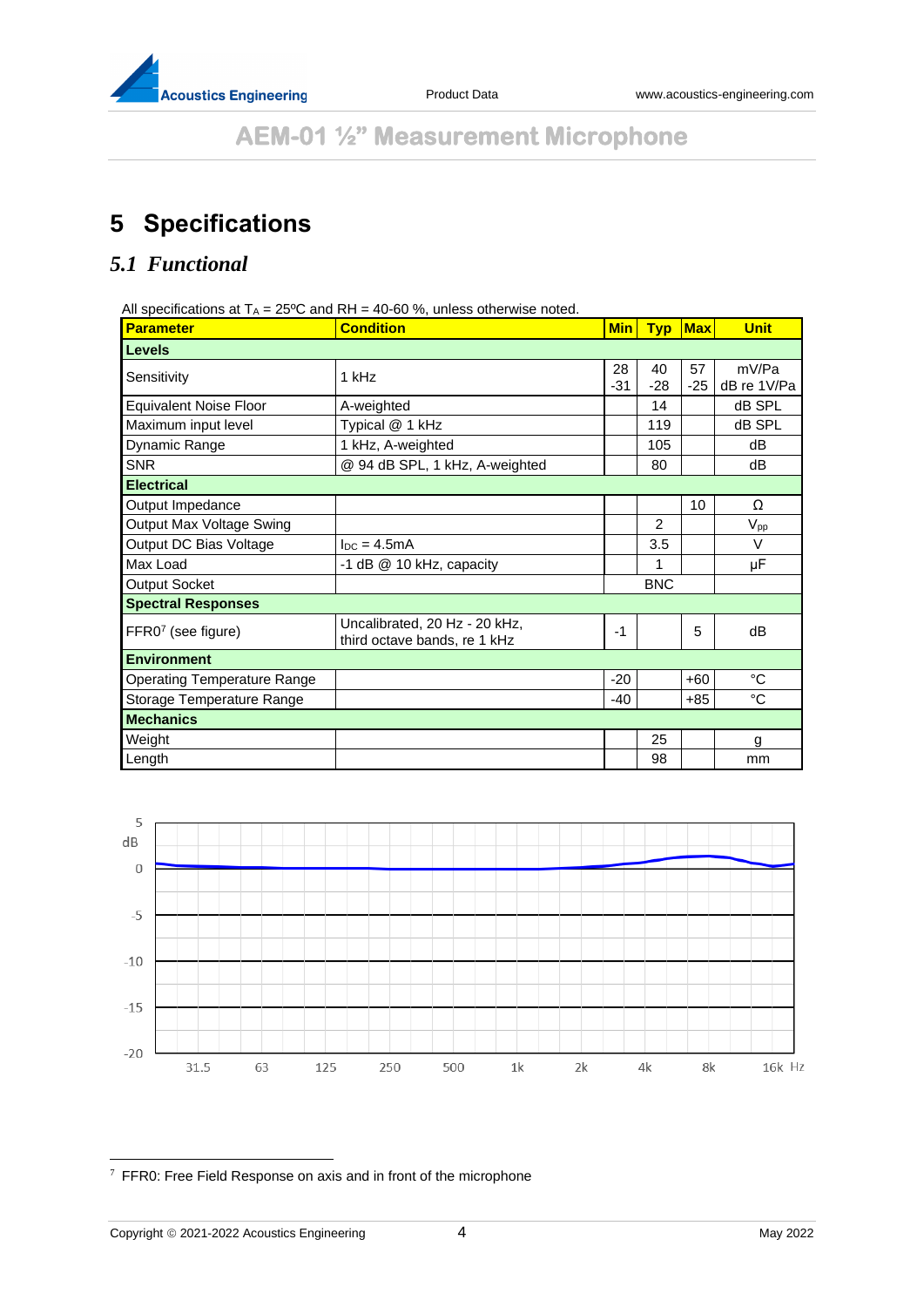

| <b>AEM-01 1/2" Measurement Microphone</b> |  |  |  |  |
|-------------------------------------------|--|--|--|--|
|-------------------------------------------|--|--|--|--|

| <b>Parameter</b> |                                                   | <b>Uncertainty per Frequency Range [dB]</b> |                                             |     |  |
|------------------|---------------------------------------------------|---------------------------------------------|---------------------------------------------|-----|--|
| <b>Name</b>      | <b>Description</b>                                |                                             | 20 Hz - 5 kHz 20 Hz - 10 kHz 20 Hz - 20 kHz |     |  |
| <b>IPFR</b>      | Pressure Field Response                           | 0.0                                         | 0.0                                         | 0.2 |  |
| FFR <sub>0</sub> | Free Field Response 0°                            | 0.1                                         | 0.1                                         | 0.9 |  |
| <b>FFROW</b>     | Free Field Response 0°<br>with WS01 windscreen    | 1.0                                         | 1.9                                         | 4.2 |  |
| FFR90            | Free Field Response 90°                           | 0.1                                         | 0.4                                         | 0.5 |  |
| FFR90W           | Free Field Response 90°<br>with WS01 windscreen   | 1.2                                         | 2.6                                         | 3.8 |  |
| <b>RIR</b>       | Random Incidence Response                         | 0.1                                         | 0.1                                         | 2.0 |  |
| <b>RIRW</b>      | Random Incidence Response<br>with WS01 Windscreen | 0.7                                         | 1.4                                         | 3.3 |  |

Third octave band response uncertainties after calibration, AEM-01 re reference mic

#### *5.2 Environmental tests*

The following conditions will change the sensitivity at 1 kHz by less than 3 dB and negligibly affect its performance after 6 hours of recovery at room temperature.

- +85 °C for 200 hours
- -40 °C for 200 hours
- Previous temperatures cycled 5 times at a 4 h cycle time
- +60 °C and 90 % RH for 200 hours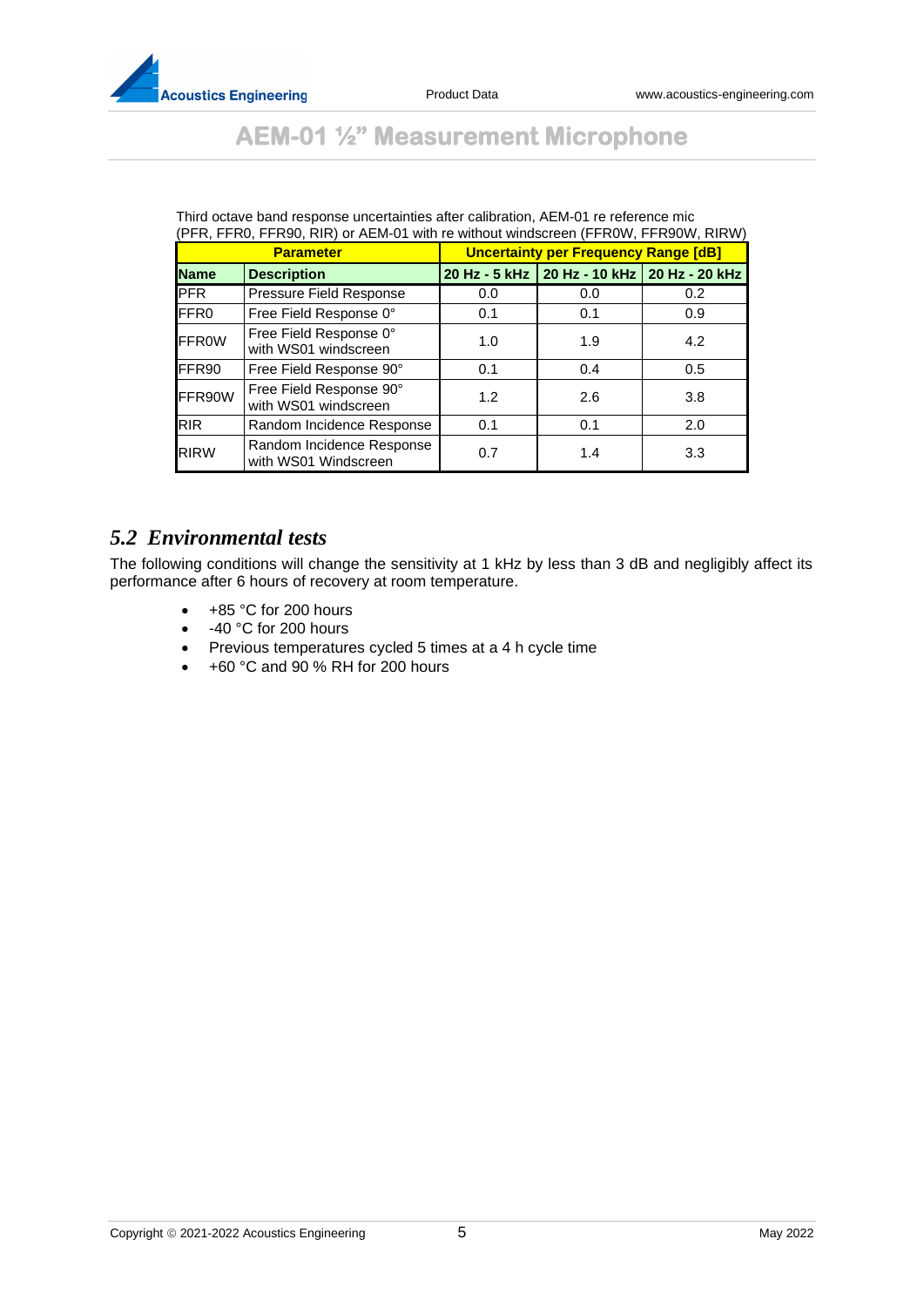

# **6 Accessories<sup>8</sup> and ordering information**

| <b>Description</b>                                                                                            | <b>Ordering Code</b>                                |
|---------------------------------------------------------------------------------------------------------------|-----------------------------------------------------|
| $\frac{1}{2}$ " omnidirectional free-field electret condenser IEPE<br>microphone (including calibration data) | <b>AEM-01</b>                                       |
| <b>BNC</b> cable<br>2 <sub>m</sub><br>10 <sub>m</sub><br>50 <sub>m</sub><br>$100 \text{ m}$                   | CA08-2m<br><b>CA08-10m</b><br>CA08-50m<br>CA08-100m |
| Microphone/Stand coupler 1/2"-15mm (black, red or blue)                                                       | MS01-black<br>MS01-red<br>MS01-blue                 |
| Windscreen                                                                                                    | <b>WS01</b>                                         |
| P48/IEPE Input Adapter<br>Converts a P48 phantom power microphone input<br>to an IEPE microphone input.       | AEXB01                                              |



<sup>8</sup> For additional or alternative options, please contact [info@acoustics-engineering.com](mailto:info@acoustics-engineering.com)